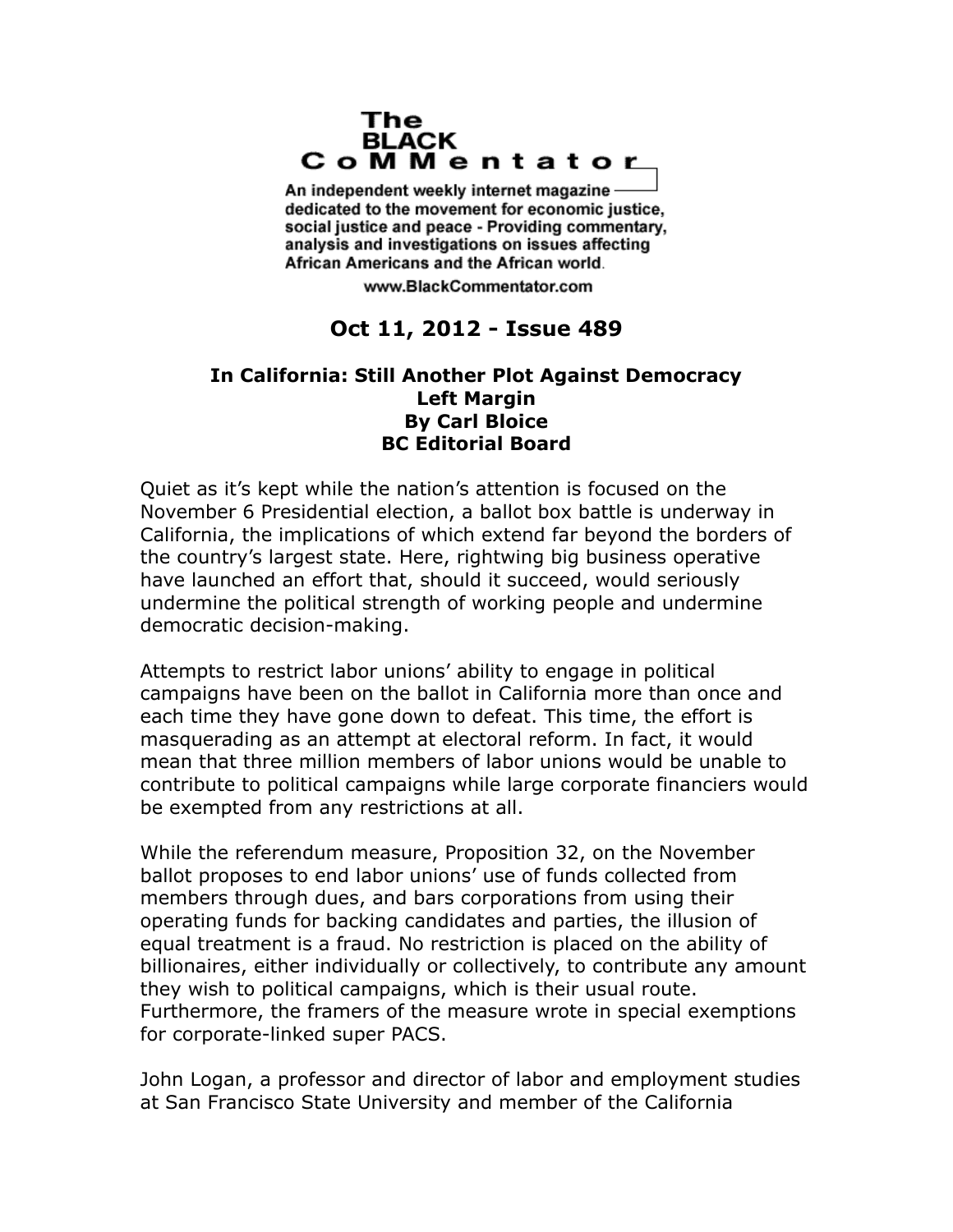Teachers Association warns that, "If Prop. 32 passes in November, right-wing activists will promote a tsunami of ballot initiatives in 2013 at the local level and in 2014 at the state level designed to drive down working conditions in both the public and private sectors. Lacking the ability to oppose these reactionary measures under the new election rules, California's workers could soon face some of the weakest labor standards in the country."

"Prop. 32 is not campaign finance reform, but a billionaires' bill of rights, one that would be a game-changer in California politics," Logan wrote recently. "When it comes to ballot initiatives, Prop. 32 is the ultimate wolf in sheep's clothing."

The hardly pro-labor *San Jose Mercury-News* says Proposition 32 is "a deceptive sham that would magnify the influence of wealthy interests while shutting out many middle-class voters."

The Proposition 32 campaign is being run by a superpac that operates mostly in the shadows but is linked to the notorious Koch Brothers and others who have bankrolled anti-union campaign in other parts of the country. The group most publicly identified as a promoter of the proposition the Lincoln Club of Orange County. The 50-year-old business group is associated with Republican Party operations and its founding members and past luminaries have included such rightwingers as Arnold O. Beckman, the founder of Beckman Instruments, Walter Knott, the founder of Knott's Berry Farm, and Si Fluor of the Fluor Corporation, former U.S. President Richard Nixon, and actor John Wayne. The group's leaders say it was "instrumental" in advocating for the recent Supreme Court Citizens United decision that defined corporations as people with regards to campaign contributions. Two years ago, the group joined Tea Party activists in a failed attempt to restrict union political contributions, but that failed to qualify for the ballot.

As the progressive activist network, Credo, describes it, Proposition 32 "could cripple our ability to beat back right-wing candidates and ballot initiatives in California for decades to come."

"Proposition 32 was written to limit the voice of nurses and other working people in Sacramento, while giving free reign for corporate interests and the wealthiest Californians to exert limitless influence over public policy in California. RN duties and rights will be encumbered and made subordinate to the hospital industry's for-profit business enterprise." DeAnn McEwen, RN, co-president of the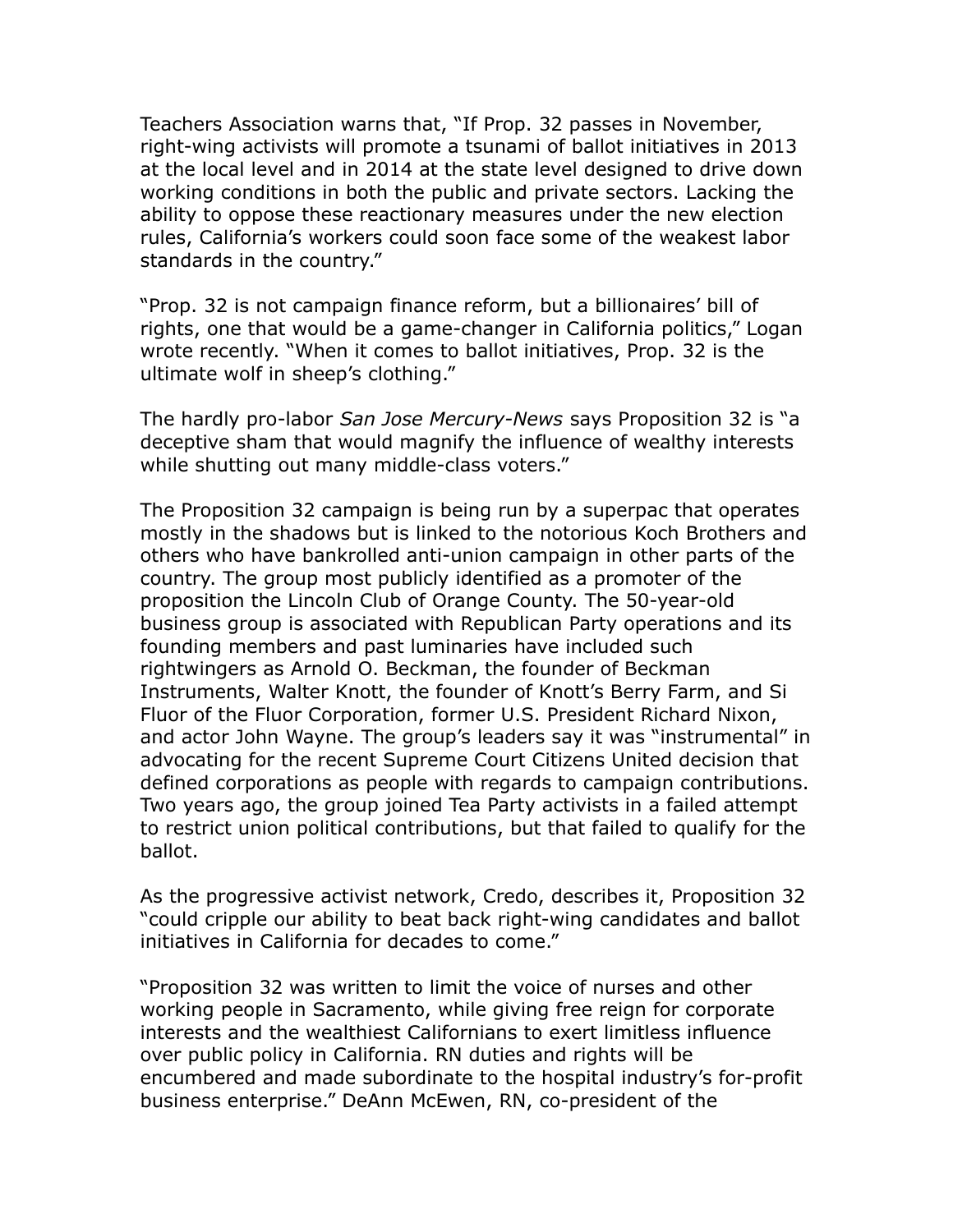California Nurses Association/National Nurses United, wrote September 27 in *Daily Kos*.

"For nurses, that means that we would have far less ability to counter the efforts of the wealthy hospital industry, insurance companies, pharmaceutical and health technology corporations who are in the halls of the Capital every day lobbying to roll back longstanding workplace safety regulations to increase their own profits at the public's expense," wrote McEwen. "Similarly, other public safety workers and teachers would be unable to fight effectively on issues that matter to us all - like cuts to our schools and colleges; and, police and fire response times."

But this is not just a California story.

The *Nation* magazine's Washington correspondent and regular commentator on MSNBC, John Nichols, was in San Francisco a couple of weeks ago where he address a group of determined local union activists. He called Proposition 32 "an absolutely critical matter" of "relevance to the whole country." If it passes, he wrote recently, "it will go national just as groups like the American Legislative Exchange Council and its corporate allies are mounting multi-state drives to silence unions."

If Prop 32 passes, unions "could become almost extinct in California politics," UC San Diego political science professor, Thad Kousser, told Nichols. "First they silence our voice," says the California Labor Federation. "Then they will come after our jobs, wages and retirement."

"In Michigan, unions are trying to get ahead of the fight with a "Protect Our Jobs" amendment on the ballot this fall that would add the right to collective bargaining by public and private sector employees to the state Constitution," wrote Nichols, author of the new book *Uprising: How Wisconsin Renewed the Politics of Protest, from Madison to Wall Street*. "Right-wing interests have poured millions into a brutal ad campaign falsely claiming that the amendment would block schools from removing employees who are former criminals. Michigan's Protect Working Families coalition has countered with the truth: 'States with higher levels of collective bargaining have lower poverty levels, higher average incomes, fewer workplace deaths and higher pension and health insurance coverage for all workers, according to the Economic Policy Institute'."